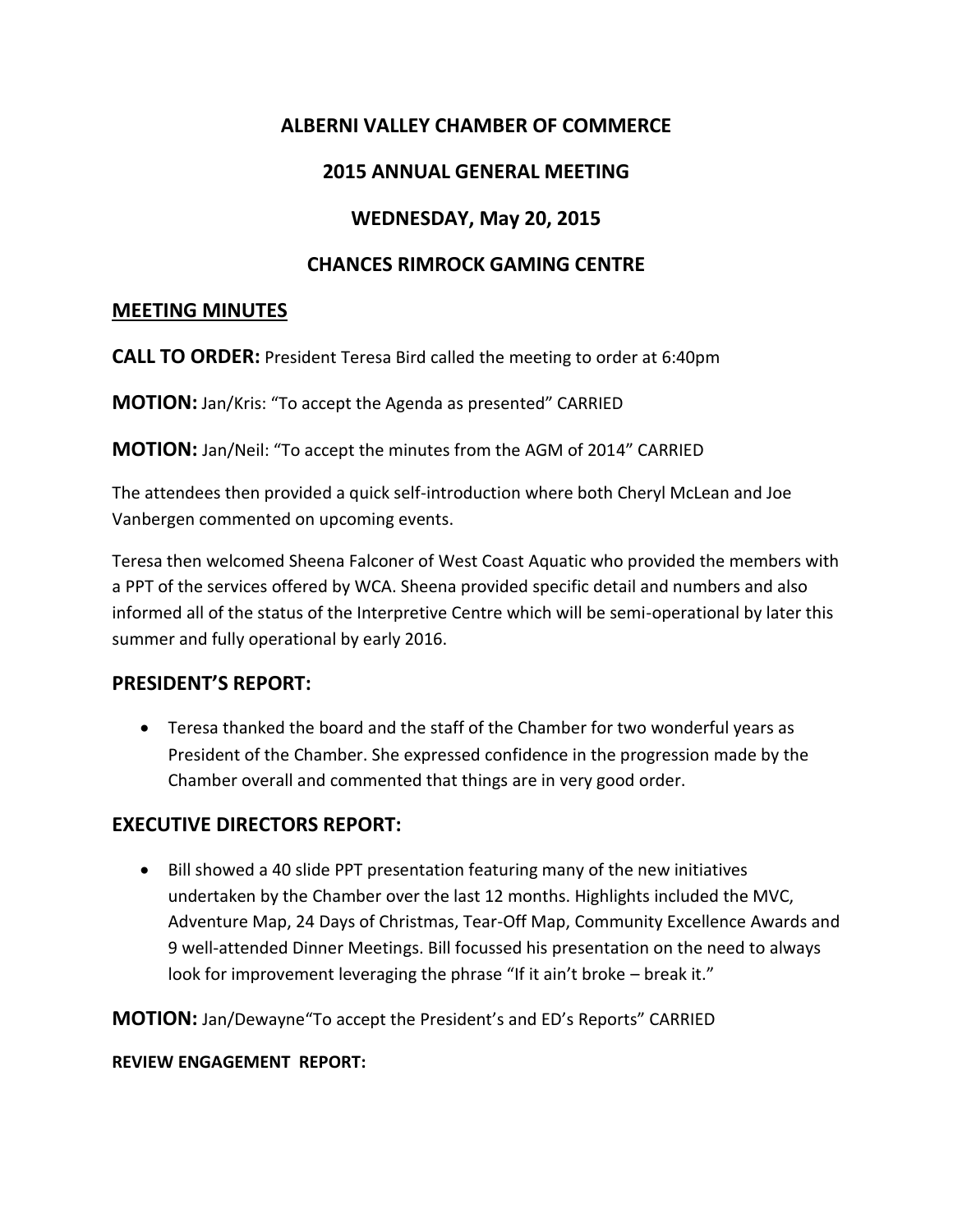ACCOUNTANT Rob Anderson of Anderson Associates – new owners of Duncan Sabine Collyers, presented the chamber's ENGAGEMENT REVIEW for 2014. Rob presented the basic summary figures for the membership indicating that while expenses were higher than revenues most of those were one-time in nature. He commented that cash-flows were strong and that overall the Chamber appears to be in good financial shape.

**MOTION:** Kris/Dewayne "To Accept the Review Engagement Report as presented" CARRIED

**MOTION:** Kris/Jan"To appoint Anderson Associates as the Chamber's 2015 Accountants" CARRIED

**RESOLUTION – Constitution and ByLaws:** Teresa explained the rationale behind the Constitution review indicating that many aspects of it needed to be tweaked so that we could operate more efficiently. Specific highlights included the proposed reduction in the number of Directors so that Quorums would be easier to reach and the board table would be more manageable. She pointed out that all changes to the Constitution would not really take effect until 2016 due to the timing of the AGM being mid-year.

**MOTION:** Bob/Dewayne"To Accept the Resolution as presented" CARRIED

**OUTGOING DIRECTORS** Teresa acknowledged the hard work done by outgoing directors Kevin Wright, Jonathan Cross, Les Toth and Peter Wienold especially thanking the latter who has been with the Chamber for many years both as a Director and as the Executive Director. She then confirmed that Directors Mitchell, Malbon and Williams each have one year remaining on their terms and thus are moved to One- Year Directors. Teresa confirmed the appointments of John Bennie – SD70, Dennis Bill – Tseshaht FN, Jolleen Dick – Hupacasath FN, Doug Blake – CFAC, David McCormick – PAPA, Sharie Minions – City of Port Alberni and Jack McLeman – ACRD.

Teresa invited Neil Malbon up to conduct the elections

Neil confirmed that the Nominating Committee had recruited several new people to fill the vacant board positions.

Jan Lavertu was elected as President

Kris Patterson as 1st VP

Brad Minton as 2nd VP

Deb Haggard as Treasurer

Gordie Groves as Secretary